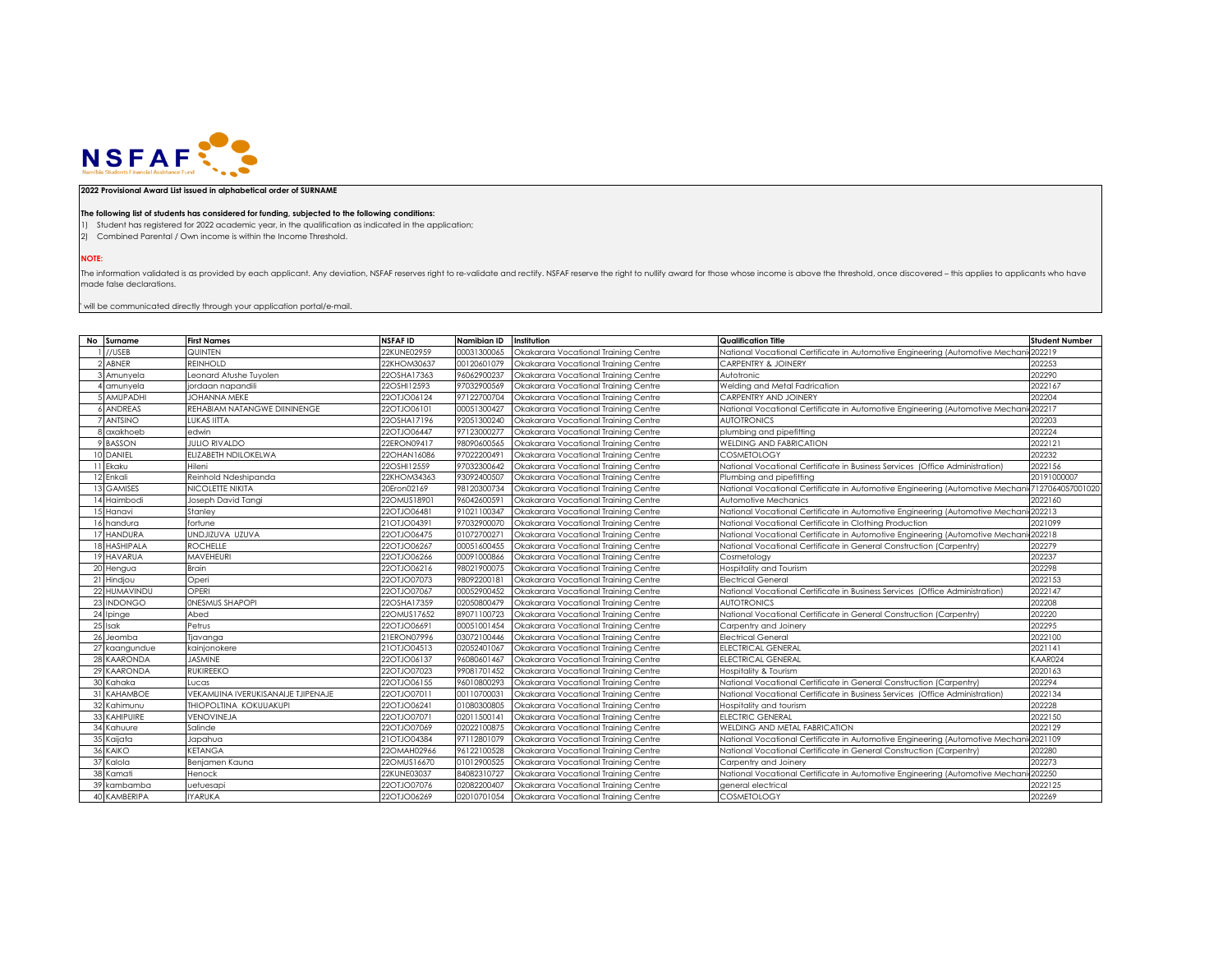| 41 KANANA             | ERIKSON LANDULENGE KASHIHULA      | 22OMUS16395                | 95012400957                | Okakarara Vocational Training Centre                                         | PLUMBING AND PIPEFFITING                                                                  | 202255            |
|-----------------------|-----------------------------------|----------------------------|----------------------------|------------------------------------------------------------------------------|-------------------------------------------------------------------------------------------|-------------------|
| 42 KANDAMBA           | SABIINA NAAMBO                    | 22OMUS16411                | 01020201387                | Okakarara Vocational Training Centre                                         | <b>IOSPITALITY AND TOURISM</b>                                                            | Not Specified     |
| <b>KANDEE</b><br>43   | PUREEKUJE ITENDA                  | 22OTJO07061                | 02020100878                | Okakarara Vocational Training Centre                                         | ELECTRICAL GANERAL                                                                        | 2022119           |
| 44 Kandingua          | Vakamuinavi Vawaa                 | 21ERON07566                | 02012500048                | Okakarara Vocational Training Centre                                         | Welding and Metal Fabrication                                                             | 2022114           |
| KANDJII<br>45         | RIPANGA                           | 22OTJO07046                | 99060401107                | Okakarara Vocational Training Centre                                         | WELDING AND METAL FABRICATION                                                             | 2022152           |
| 46 Kandjoze           | Oldjohn Uaurika                   | 22OTJO06138                | 02022700481                | Okakarara Vocational Training Centre                                         | Plumbing and pipefitting                                                                  | 202249            |
| 47 KAPI               | FORTUNE                           | 22KUNE02802                | 98111700849                | Okakarara Vocational Training Centre                                         | PLUMBING AND PIPE FITTING                                                                 | 202216            |
| KAPI<br>48            | ROXIE                             | 22KUNE02804                | 98020101087                | Okakarara Vocational Training Centre                                         | PLUMBING AND PIPE FITTING                                                                 | 202277            |
| 49 KAPUTUAZA          | KAUETU                            | 22OMAH02809                | 95091000135                | Okakarara Vocational Training Centre                                         | AUTO MECHATRONIC                                                                          | 202223            |
| 50<br>Kara            | Kapuari                           | 22OTJO06218                | 99032401025                | Okakarara Vocational Training Centre                                         | National Vocational Certificate in Automotive Engineering (Automotive Mechar              | 202254            |
| 51<br>Karipata        | Nancy Vetarera                    | 22OTJO06032                | 99110501452                | Okakarara Vocational Training Centre                                         | plumbing and pipefitting                                                                  | 202275            |
| KARITJA<br>52         | VERUIRAIJE                        | 22OTJO06293                | 99030400218                | Okakarara Vocational Training Centre                                         | <del>I</del> OSPITALITY AND TOURISM                                                       | 202233            |
| 53<br>Karupa          | fuemutiiua                        | 21OTJO04439                | 00081900449                | Okakarara Vocational Trainina Centre                                         | <b>National Vocational Certificate in Clothing Production</b>                             | 2021145           |
| 54 KASAONA            | URITJITIRUA                       | 22KUNE02901                | 96091801252                | Okakarara Vocational Training Centre                                         | <b>IOSPITALITY AND TOURISM</b>                                                            | 202245            |
| 55<br>Kasaona         |                                   | 22KUNE02807                | 96011300561                |                                                                              |                                                                                           | 202225            |
| Katiaita<br>56        | Oliver Leonard<br>Kaipurua Tuvahi | 21OTJ004518                | 93112801156                | Okakarara Vocational Training Centre                                         | Plumbing and Pipefitting                                                                  | 2021008           |
|                       | <b>MAVIKAPITA</b>                 |                            |                            | Okakarara Vocational Training Centre                                         | Welding and metal fabrication                                                             |                   |
| 57 KATJANGUA          |                                   | 22KHOM31057<br>22OTJO06219 | 00010900144<br>98080800405 | Okakarara Vocational Training Centre                                         | cosmetology<br><b>Vational Vocational Certificate in General Construction (Carpentry)</b> | 202246<br>202297  |
| 58 Katjatenja         | Puvitanda                         |                            |                            | Okakarara Vocational Training Centre                                         |                                                                                           |                   |
| 59 KATJIHINGUA        | CHARLOTTE TJIZAMEJUVA             | 22OTJO06297                | 00121601145                | Okakarara Vocational Training Centre                                         | <b>IOSPITALITY AND TOURISM</b>                                                            | 202292            |
| KATJITEO<br>60<br>61  | <b><i>UAHINGA</i></b>             | 22OTJO07040<br>22OTJO06797 | 01020610107<br>98042801211 | Okakarara Vocational Training Centre                                         | Iational Vocational Certificate in Automotive Engineering (Automotive Mechan              | 2022133           |
| Katjizeu<br>62 KATUPO | Vemanuka<br>Kavelitila            | 21KUNE01987                | 95042401288                | Okakarara Vocational Training Centre<br>Okakarara Vocational Training Centre | Plumbimg & Pipefitting<br>ospitality and tourism                                          | 202206<br>2021130 |
|                       |                                   |                            |                            |                                                                              |                                                                                           |                   |
| KATUUTJA              | <b>TJIVEKURU</b>                  | 22OTJO07036                | 03042400476                | Okakarara Vocational Training Centre                                         | <b>National Vocational Certificate in Business Services (Office Administration)</b>       | 2022148           |
| 64 KATUUTJA           | <b>IUUNDJAKUJE</b>                | 22OTJO07047                | 00033101035                | Okakarara Vocational Training Centre                                         | <b>VELDING AND METAL FABRICATION</b>                                                      | 2022118           |
| kauapirura            | vizembua mbevemuna                | 22OTJO07038                | 02051900159                | Okakarara Vocational Training Centre                                         | Electrical General                                                                        | 2022104           |
| 66<br>kauesa          | uaraakuani                        | 22KHOM31054                | 99091900547                | Okakarara Vocational Training Centre                                         | Cosmetology                                                                               | 202286            |
| kaumbirua             | samueline                         | 22OTJO06264                | 98090600492                | Okakarara Vocational Training Centre                                         | cosmetology                                                                               | 202242            |
| Kaura<br>68           | Kukuaire                          | 21OTJO04596                | 00010610081                | Okakarara Vocational Training Centre                                         | Office adminstration                                                                      | Not Specified     |
| KAVENDJAA             | taveree                           | 22KHOM30983                | 03071000049                | Okakarara Vocational Training Centre                                         | Electricians                                                                              | 2022109           |
| 70<br>Kavendjaa       | Kaverandua                        | 22OTJO06122                | 99092900966                | Okakarara Vocational Training Centre                                         | National Vocational Certificate in Automotive Engineering (Automotive Mechani             | 202211            |
| Kavendji              | Mukuauti                          | 22OTJO06240                | 01020200596                | Okakarara Vocational Training Centre                                         | COSMETOLOGY                                                                               | 202263            |
| KAVETU<br>72          | MAVEJUUNGURAVI                    | 22KUNE02808                | 97112001218                | Okakarara Vocational Trainina Centre                                         | PLUMBING AND PIPPEFITTING                                                                 | Not Specified     |
| 73 KAVETUNA           | <b>VONDIA</b>                     | 22OTJO06295                | 00052301249                | Okakarara Vocational Training Centre                                         | <b>IOSPITALITY AND TOURISM</b>                                                            | 202230            |
| 74 Khaiseb            | Tuapuka                           | 22OTJO06151                | 98052200067                | Okakarara Vocational Training Centre                                         | National Vocational Certificate in Automotive Engineering (Automotive Mechan              | 202289            |
| 75 KUPESARA           | <b>BRENDON RAY</b>                | 21OTJ003335                | 98040100399                | Okakarara Vocational Training Centre                                         | Autotronics                                                                               | 202234            |
| 76 Kuvaza             | Jjarura                           | 22OTJO07074                | 00070700338                | Okakarara Vocational Training Centre                                         | Welding and Metal Fabrication                                                             | 2022113           |
| KUZATJIKE<br>77       | VENERURU                          | 22OTJO06128                | 00112000746                | Okakarara Vocational Training Centre                                         | <b>Vational Vocational Certificate in General Construction (Carpentry)</b>                | 202222            |
| 78<br>Matheus         | Matheus Namalenga                 | 22OSHA17288                | 94121800664                | Okakarara Vocational Training Centre                                         | carpentry and joinery                                                                     | 202262            |
| Mbuende<br>79         | Uanjanuka                         | 21OMAH01564                | 98021001151                | Okakarara Vocational Training Centre                                         | Electrical General                                                                        | 2021077           |
| Mufite<br>80          | Cleopatra                         | 22OTJO06160                | 00031100503                | Okakarara Vocational Training Centre                                         | ospitality and tourism                                                                    | 202226            |
| <b>MUGAS</b><br>81    | ELSIE                             | 22OTJO06161                | 99010200159                | Okakarara Vocational Training Centre                                         | <b>IOSPITALITY AND TOURISM</b>                                                            | 202259            |
| 82<br>Muhingua        | Matuhupuvi                        | 22OTJO06153                | 98122600627                | Okakarara Vocational Training Centre                                         | Iospitality and Tourism                                                                   | 202202            |
| Mukuaruuze            | Kujamua                           | 22KUNE03465                | 99090301445                | Okakarara Vocational Training Centre                                         | Iational Vocational Certificate in Automotive Engineering (Automotive Mechan              | 2022110           |
| 84<br>Mundongona      | Innocent                          | 22ERON09418                | 03040900595                | Okakarara Vocational Training Centre                                         | Vational Vocational Certificate in Business Services (Office Administration)              | Not Specified     |
| Mupia<br>85           | Macha                             | 22KUNE03468                | 00061900117                | Okakarara Vocational Training Centre                                         | welding and metal fabrication                                                             | 2022128           |
| 86<br>Mupupa          | Tulonga AE                        | 22ERON09416                | 00010700487                | Okakarara Vocational Training Centre                                         | Vational Vocational Certificate in Automotive Engineering (Automotive Mechan              | 2022145           |
| Murangi<br>87         | Michael Kamaazengi                | 22OTJO06405                | 95110600201                | Okakarara Vocational Training Centre                                         | Carpentry and Joinery                                                                     | 202291            |
| <b>MURUKO</b>         | NANCY VEHONGA                     | 22OTJO06392                | 99121201005                | Okakarara Vocational Training Centre                                         | <del>I</del> OSPITALITY AND TOURISM                                                       | 202240            |
| 89 Muuondjo           | Uendjizuvira Karijeja             | 22OTJO06588                | 01020200669                | Okakarara Vocational Training Centre                                         | National Vocational Certificate in Automotive Engineering (Automotive Mechani             | 202215            |
| 90<br>Muzite          | Mishach                           | 22OTJO07070                | 94010800647                | Okakarara Vocational Training Centre                                         | velding and metal fabrication                                                             | 2022126           |
| 91 NAMBAMBI           | <b>LINDA</b>                      | 22OSHA17043                | 99062500846                | Okakarara Vocational Trainina Centre                                         | PLUMBING AND PIPE FITTING                                                                 | 202214            |
| 92 Nangombe           | Kunaiye                           | 22OTJO06069                | 01042500703                | Okakarara Vocational Training Centre                                         | National Vocational Certificate in Automotive Engineering (Automotive Mechani             | 202276            |
| 93<br><b>JIIU</b>     | SAKARIA HELAO                     | 22OTJO07051                | 01051400357                | Okakarara Vocational Training Centre                                         | WELDING AND METAL FUBRICATION                                                             | 2022115           |
| 94 Ndinda             | Avehe                             | 22OTJO06049                | 01051000866                | Okakarara Vocational Training Centre                                         | Electrical General                                                                        | 2022105           |
| 95 Ndjembela          | Paulus                            | 21OMUS13017                | 95110400032                | Okakarara Vocational Training Centre                                         | WELDING AND METAL FABRICATION                                                             | 2021002           |
| 96 Nghede             | Lavinia Haifinasho Shilikomwenyo  | 19oshi01887                | 95122501300                | Okakarara Vocational Training Centre                                         | <b>Iational Vocational Certificate in Business Services (Office Administration)</b>       | 20191000028       |
| 97<br>NGHIYOLWA       | NDEUMONA                          | 22OTJO06120                | 01031501312                | Okakarara Vocational Training Centre                                         | National Vocational Certificate in Automotive Engineering (Automotive Mechani             | 202252            |
| Nguatjanai<br>98      | Deseree Vevangapi                 | 22OMAH02566                | 98082601116                | Okakarara Vocational Training Centre                                         | Iospitality and Tourism                                                                   | Not Specified     |
| 99 Ngurungunda        | Tjitouua                          | 22OTJO06152                | 99081100998                | Okakarara Vocational Training Centre                                         | Hospitality and Tourism                                                                   | 202238            |